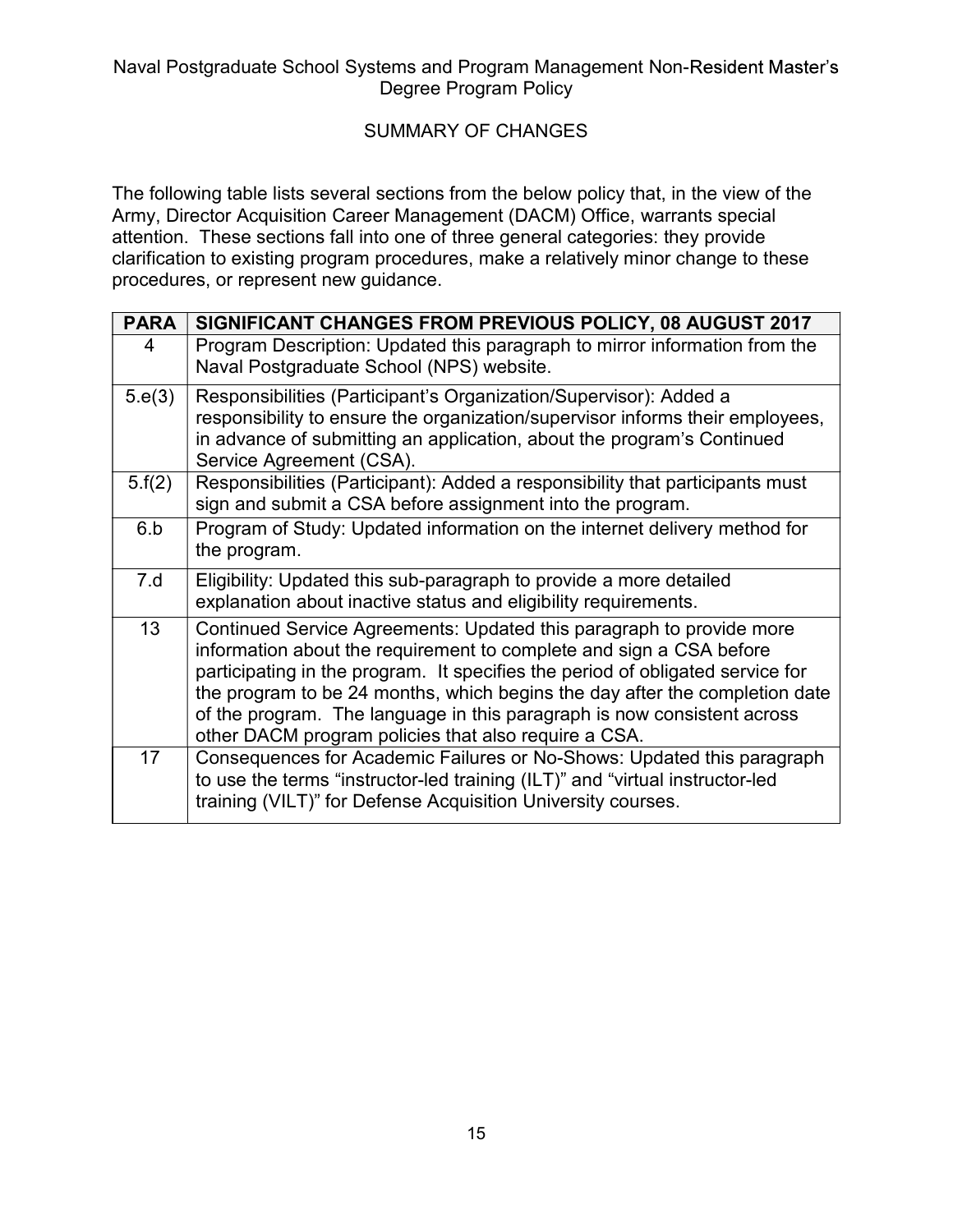

**DEPARTMENT OF THE ARMY**<br>
OFFICE OF THE ASSISTANT SECRETARY OF THE ARMY<br>
ACQUISITION LOGISTICS AND TECHNOLOGY<br>
TO ARMY PENTAGON<br>
TO ARMY PENTAGON<br>
WASHINGTON, DC 20310-0103<br>
SFAE-ASC<br>
21 April 2022<br>
MEMORANDUM FOR SEE DIST SUBJECT: Naval Postgraduate School Systems and Program Management Non-<br>SUBJECT: Naval Postgraduate School Systems and Program Management Non-<br>Resident Master's Degree Program Policy<br>1. References: See Enclosure. Resident Master's Degree Program Policy

DEPARTMENT OF THE ARMY<br>
OFFICE OF THE ASSISTANT SECRETARY OF THE ARMY<br>
ACQUISITION ALOGISTICS AND TECHNOLOGY<br>
WASHINGTON, DC 20310-0103<br>
SFAE-ASC<br>
MEMORANDUM FOR SEE DISTRIBUTION<br>
SUBJECT: Naval Postgraduate School Systems **EXARTMENT OF THE ARMY<br>
SURGE OF THE ASISTANT SCREEVANT OF THE ARMY<br>
ACCULIBITION<br>
MASHIMGTON, DC 20310-0103<br>
SFAE-ASC<br>
21 April 2022<br>
SFAE-ASC<br>
21 April 2022<br>
NEMORANDUM FOR SEE DISTRIBUTION<br>
SUBJECT: Naval Postgraduate S** Acquisition Workforce (AAW) civilians into the Naval Postgraduate School Systems and **DEPARTMENT OF THE ARMY<br>
CHE COTTHE ASSISTANT SECRETARY OF THE ARMY<br>
CHE ASSISTANT SECRETARY OF THE ARMY<br>
MANAGON MANAGON WASHINGTON, IDC 2015 ARMY PENTAGON<br>
SFAE-ASC<br>
SFAE-ASC<br>
21 April 2022<br>
MEMORANDUM FOR SEE DISTRIBUTI EXERT MANY TOF THE ARMY<br>
SERIE ARM SECRETARY OF THE ARMY<br>
SCRIBISHORIC SIGNETS AND TECHNOLOGY<br>
SEAE-ASC<br>
SEAE-ASC<br>
MEMORANDUM FOR SEE DISTRIBUTION<br>
SUBJECT: Naval Postgraduate School Systems and Program Management Non-<br>
R** Management (DACM) Office. WASHINGTON, DC 20310-0103<br>
SFAE-ASC<br>
21 April 20<br>
MEMORANDUM FOR SEE DISTRIBUTION<br>
SUBJECT: Naval Postgraduate School Systems and Program Management Non-<br>
Resident Master's Degree Program Policy<br>
2. Purpose: To establish p SFAE-ASC<br>
MEMORANDUM FOR SEE DISTRIBUTION<br>
SUBJECT: Naval Postgraduate School Systems and Program M<br>
Resident Master's Degree Program Policy<br>
1. References: See Enclosure.<br>
2. Purpose: To establish policy and procedures fo

MORANDUM FOR SEE DISTRIBUTION<br>
BJECT: Naval Postgraduate School Systems and Program Management Non-<br>
BJECT: Naval Postgraduate School Systems and Program Management Non-<br>
References: See Enclosure.<br>
Purpose: To establish p two-year program is an interdisciplinary program combining systems engineering with program management knowledge and skills. The program is intended to broaden the Souch Cristian Tosignatuate Scitter The acquisition and selection of Army<br>The acquisition Master's Degree Program Policy<br>
2. Purpose: To establish policy and procedures for application and selection of Army<br>
Acquisition Wo backgrounds so they are able to successfully manage and lead programs/projects in support of the Defense Acquisition System. Students in this program learn the systems engineering process from establishing system requirements through test and evaluation. Simultaneously students learn how to manage, schedule, and budget 2. Purpose: To establish policy and procedures for application and selection of Army<br>Acquisition Workforce (AAW) civilians into the Naval Postgraduate School Systems and<br>Program Management Non-Resident Master's Degree (NPS contracts to meet program obligations. gian manalgement wor-resolutivity than deliberate is explored and centrally funded by the Army Director, Acquisition Career<br>Applicability: This memorandum applies to current AAW civilians.<br>Program Description.<br>Applicabilit is sponsover and ventrainy tumeration applies to current AAW civilians.<br>
4. Program Description.<br>
4. Program Description.<br>
2. The Systems and Program Management Non-Resident Master's Degree Program<br>
two-year program is an S. Applicability: This memorandum applies to current AAW civilians.<br>
4. Program Description.<br>
4. The Systems and Program Management Non-Resident Master's Degree Program<br>
two-year program is an interdisciplinary program com 3. Applicability: This memorandum applies to current AAW civilians.<br>
4. Program Description.<br>
a. The Systems and Program Management Non-Resident Master's Degree Program<br>
two-year program is an interdisciplinary program com a. The Systems and Program Management Non-Resident Master's Degree Program gram is an interdisciplinary program combining systems engineering with gram management knowledge and skills. The program is intended to broaden th a. The System and Program management vort-research with the system of the state technical capabilities of the acquisition workforce who may have backgrounds so they are able to successfully manage and lead to support of th

NPS-MSSPM Program announcement, located on the U.S. Army Acquisition Support Center (USAASC) Army DACM Office website at https://asc.army.mil/.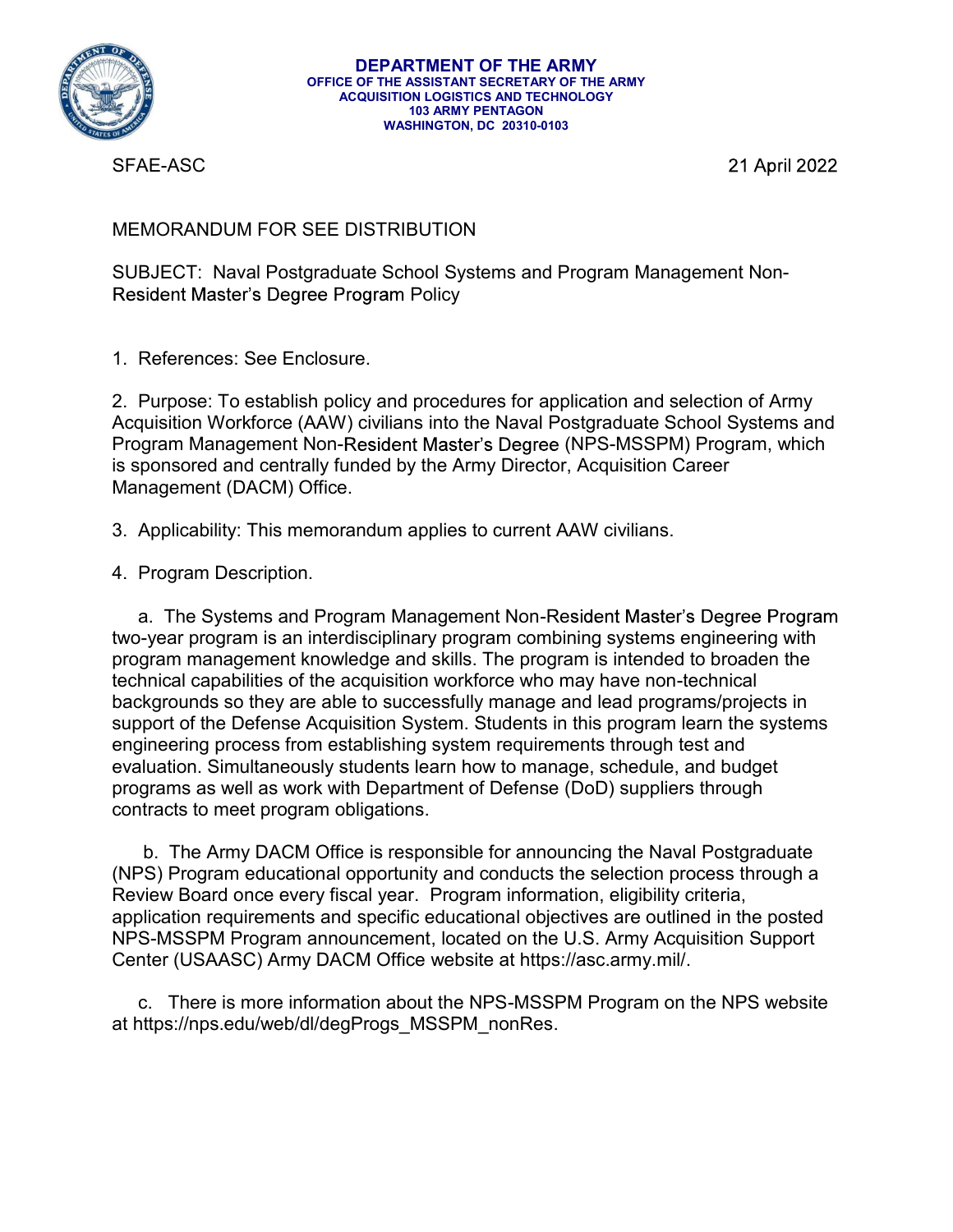SFAE-ASC<br>SUBJECT: Naval Postgraduate School Systems and Program Management Non-<br>Resident Master's Degree Program Policy<br>5. Responsibilities. Resident Master's Degree Program Policy

5. Responsibilities.

a. Army DACM Office.

1) Provides oversight and management to the Army DACM Office's NPS-MSSPM Program annual announcement and Review Board selection process.

 2) Serves as the final approval authority for AAW civilians selected to participate in the program.

b. Army DACM Office's NPS-MSSPM Program Manager (PM).

 1) Develops, implements, and publishes the program policy, procedures, and announcement on the Army DACM website.

 2) Partners with the NPS Program Administrator (Monterey, California) to coordinate the curriculum execution of the announcement.

 3) Announces the program to eligible AAW civilians through a variety of outreach activities including the Army DACM Office website, and direct email.

 4) Coordinates with Organization Acquisition Points of Contact (OAPs) and Acquisition Career Management Advocates (ACMAs) to ensure widest dissemination of the NPS education opportunity.

 5) Provides administrative assistance and technical support with the application submission process, via the online Army Acquisition Professional Development System (AAPDS), which is located within the Career Acquisition Personnel and Position Management Information System (CAPPMIS) and can be accessed through Career Acquisition Management Portal (CAMP) at https://apps.asc.army.mil/camp/.

 6) Reviews and determines completeness and eligibility of all submitted applications.

7) Plans, coordinates, and conducts the Review Board selection process.

 8) Compiles data and briefs the Army DACM on the results from the Review Board.

9) Notifies applicants of the Review Board's results immediately after the Army DACM has approved the Order of Merit List (OML).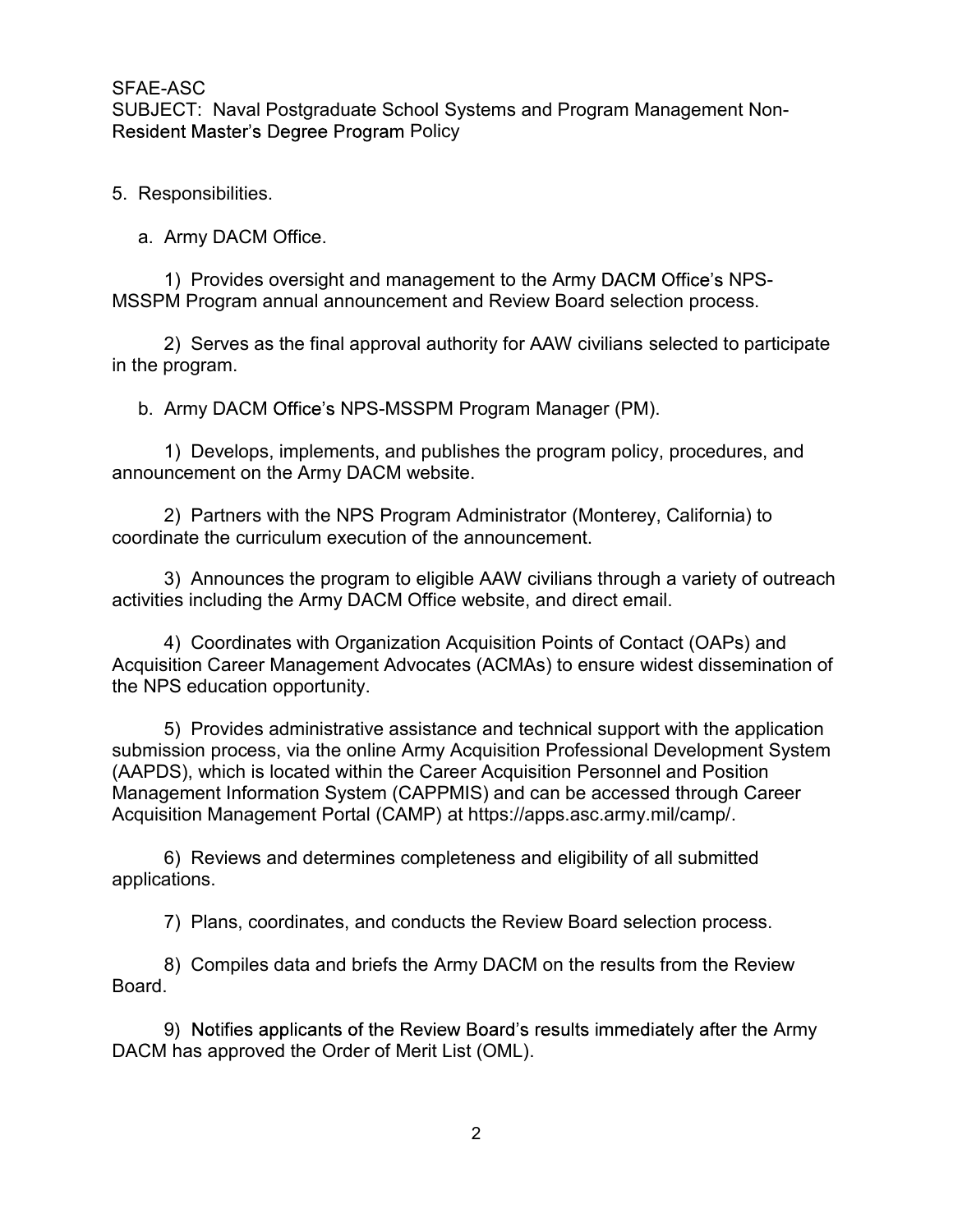SFAE-ASC<br>SUBJECT: Naval Postgraduate School Systems and Program Management Non-<br>Resident Master's Degree Program Policy<br>10) Provides the NPS Program Administrator (Monterey) with a list of new Resident Master's Degree Program Policy 1999)<br>10) Provides the NPS Program Policy<br>10) Provides the NPS Program Administrator (Monterey) with a list of new<br>11) Manages the NPS Program Administrator (Monterey) with a list of new<br>11) Manages the NPS budget and proc

participants.

Interdepartmental Purchase Requests (MIPRs). Solidary Controllary<br>
13) Retainsachers Degree Program Policy<br>
10) Provides the NPS Program Policy<br>
10) Provides the NPS Program Administrator (Monterey) with a list<br>
11) Manages the NPS budget and processes all funding us NE-ASC<br>
SJECT: Naval Postgraduate School Systems and Program Mana<br>
ident Master's Degree Program Policy<br>
10) Provides the NPS Program Administrator (Monterey) with<br>
11) Manages the NPS budget and processes all funding usin ASSOCT: Naval Postgraduate School Systems and Program Manage<br>
FCT: Naval Postgraduate School Systems and Program Manage<br>
10) Provides the NPS Program Administrator (Monterey) with a list<br>
pants.<br>
11) Manages the NPS budget

1999)<br>11) Marketter's Degree Program Policy<br>11) Provides the NPS Program Policy<br>12) Provides the NPS Program Administrator (Monterey) with a list of new<br>11) Manages the NPS budget and processes all funding using Military<br>1

12)<br>12) Tracks the program Policy<br>12) Provides the NPS Program Administrator (Monterey) with a list of new<br>12) Provides the NPS Program Administrator (Monterey) with a list of new<br>12) Manages the NPS budget and processes a 2) Forwards completed MIPRs for the NPS Budget Office in Monterey.<br>
2) Frances the NPS budget and processes all funding using Military<br>
11) Manages the NPS budget and processes all funding using Military<br>
2) Tracks the pro 10) Provides the NPS Program Administrator (Monterey) with a list of new<br>
11) Manages the NPS budget and processes all funding using Military<br>
12) Tracks the progress of all students to ensure that they maintain the grade<br> 1) Tracks the progress of all student's observe that they maintain the grade<br>
12) Tracks the progress of all student's signed Continued Service Agreement (CSA)<br>
13) Retains a copy of each student's signed Continued Service

California and forwards a copy to the Army DACM Office's NPS-MSSPM PM. 11) Manages the NPS budget and processes all funding using<br>
redepartmental Purchase Requests (MIPRs).<br>
12) Tracks the progress of all students to ensure that they mai<br>
uirements of a "B" in each class.<br>
13) Retains a copy

opportunity.

 2) Evaluates candidates for admission to the NPS Program prior to the close of the posted announcement.

 3) Receives and reviews MIPRs from the USAASC G-8. Approves and returns acceptance of MIPRs to the USAASC G-8.

4) Reviews curriculum on an annual basis with the Army DACM Office.

2) Forwards completed MIPRs to the NPS Budget Office in M<br>3) Receives the Acceptance of MIPR from the NPS Budget Of<br>fornia and forwards a copy to the Army DACM Office's NPS-MSS<br>4. NPS.<br>4. NPS.<br>4. Partners and coordinates w 1) Receives the Acceptance of MIPR from the NPS Budget Office in Monterey,<br>
1) Partners and coordinates with the NPS-MSSPM PM to offer this educational<br>
1) Partners and coordinates with the NPS-MSSPM PM to offer this educa of leave records. AAW civilians selected for the program will remain on the Table of Distribution and Allowances of their current organization. 149.<br>
2) Partners and coordinates with the NPS-MSSPM PM to offer this educational<br>
2) Evaluates candidates for admission to the NPS Program prior to the close of<br>
Edd announcement.<br>
2) Receives and reviews MIPRs from the U

Acquisition Workforce Improvement Act (DAWIA) certification level required for their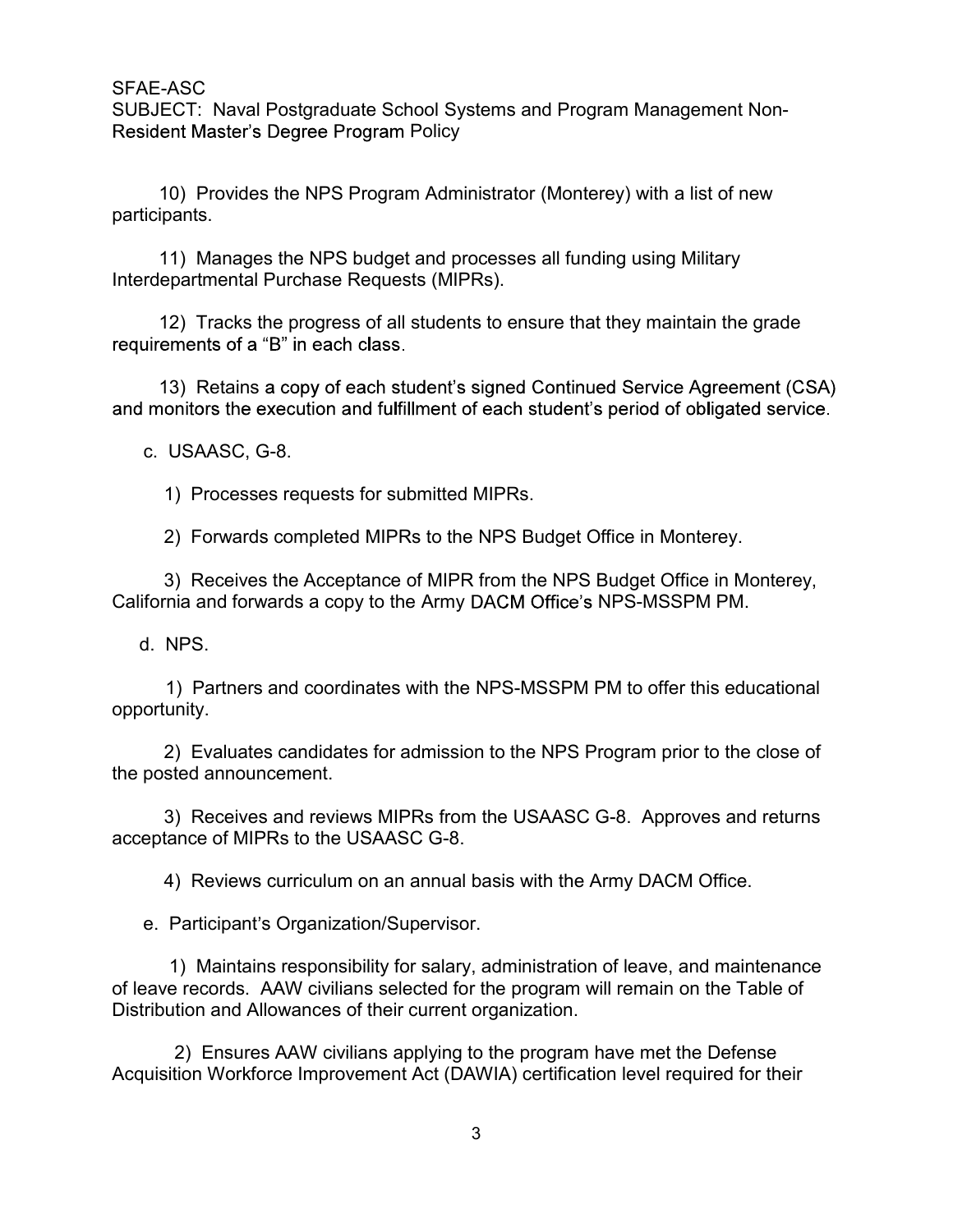SFAE-ASC<br>SUBJECT: Naval Postgraduate School Systems and Program Management Non-<br>Resident Master's Degree Program Policy<br>current position. Employees must maintain eligibility requirements throughout their Resident Master's Degree Program Policy

current position. Employees must maintain eligibility requirements throughout their entire participation in the program.

SC<br>
SCT: Naval Postgraduate School Systems and Program Management Non-<br>
Interaction Master's Degree Program Policy<br>
position. Employees must maintain eligibility requirements throughout their<br>
anticipation in the program.<br> submitting their application, the NPS-MSSPM Program's Continued Service Agreement (CSA) terms and period of service obligation. See paragraph 13 for more information on CSAs. NSC<br>CT: Naval Postgraduate School Systems and Program Management Non-<br>th Master's Degree Program Policy<br>position. Employees must maintain eligibility requirements throughout their<br>articipation in the program.<br>3) Ensures em NSC<br>
SCC: Naval Postgraduate School Systems and Program Management Non-<br>
th Master's Degree Program Policy<br>
position. Employees must maintain eligibility requirements throughout their<br>
articipation in the program.<br>
3) Ensu 6) Christian Postgradual School Systems and Program management Non-<br>position. Employees must maintain eligibility requirements throughout their<br>articipation in the program.<br>3) Ensures employees are informed about and under and plation and the program.<br>
2) Ensures employees are informed about and understand, in advance of<br>
ing their application, the NPS-MSSPM Program's Continued Service Agreement<br>
erms and period of service obligation. See pa

month distance learning program. No AAW civilians will be required to use leave or make up time when the specified time is devoted to program completion.

(IDP) within CAPPMIS.

civilians who successfully complete NPS courses in the program. The number of CLPs awarded are identified in the program's curriculum. See Reference 1.e for more information on CLPs. 47 Ensures Are to compute the specific the specific the propren and the distance learning program. No AAW civilians will be required to up time when the specified time is devoted to program completi 5) Approves participant 5) Approves participant's NPS courses on their Individual Development Plan<br>
16) Approves continuous Learning Points (CLPs) in CAPPMIS earned by AAW<br>
16) Approves Continuous Learning Points (CLPs) in CAPPMIS earned by AAW<br> by Applives participants are 5 courses on trien intrividual betweepment r random<br>
fithin CAPPMIS.<br>
6) Approves Continuous Learning Points (CLPs) in CAPPMIS earned by AAW<br>
who successfully complete NPS courses in the progra

longer qualifies the AAW civilian to participate in the program.

8) Notifies participant's new supervisor that a CSA is in effect, if applicable. Informs the NPS-MSSPM PM if one of their AAW civilians will fail to complete the period of obligated service, if applicable.

acknowledging and agreeing to the CSA terms and period of obligation.

or performation and and participants who are pending to their a form of the matter of CLPs<br>and are identified in the program's curriculum. See Reference 1.e for more<br>tion on CLPs.<br>The number of CLPs<br>are identified in the p their orders to the NPS-MSSPM PM. These participants will be allowed to return to the program, if feasible, or will be placed in the next offering. These individuals are not required to reapply. 7) Nouries the Wro-Short Throminal parametery when a change in employment no<br>Busilfies the AAW civilian to participate in the program.<br>Both NPS-MSSPM PM if one of their AAW civilians will fail to complete the period<br>ated s

academic and other challenges that might interfere with the selectee's success in the program.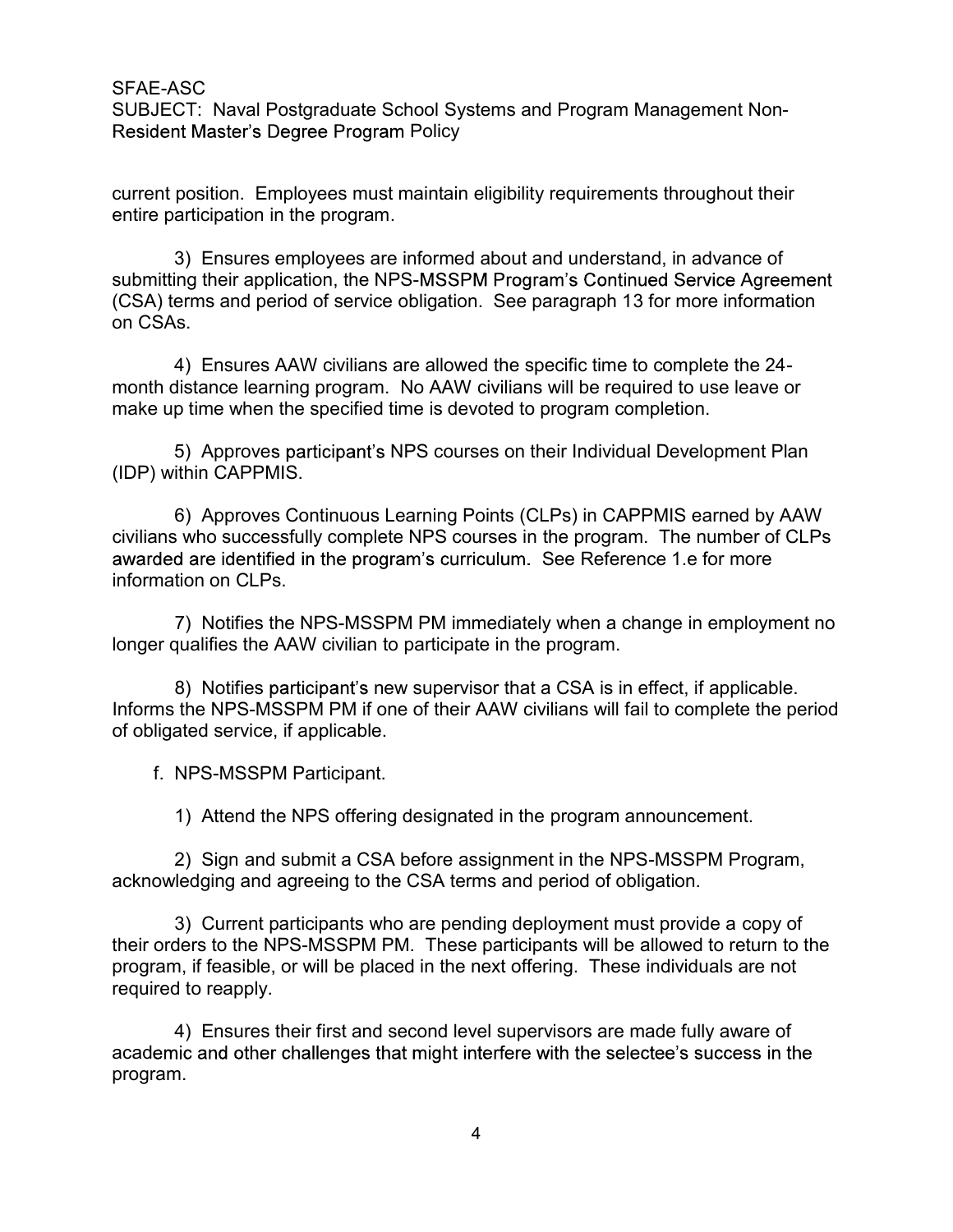SFAE-ASC<br>SUBJECT: Naval Postgraduate School Systems and Program Management Non-<br>Resident Master's Degree Program Policy<br>5) Notifies the NPS-MSSPM PM immediately when a change in employment no Resident Master's Degree Program Policy

SC<br>1995) Notifies the NPS-MSSPM PM immediately when a change in employment no<br>5) Notifies the NPS-MSSPM PM immediately when a change in employment no<br>spullifies the student to participate in the program or if acceptance in longer qualifies the student to participate in the program or if acceptance into another acquisition education and training opportunity will interfere with NPS participation. SC<br>CT: Naval Postgraduate School Systems and Program Management Non-<br>th Master's Degree Program Policy<br>5) Notifies the NPS-MSSPM PM immediately when a change in employment no<br>qualifies the student to participate in the pro

academic period identified in the curriculum.

SC<br>
SCT: Naval Postgraduate School Systems and Program Managem<br>
The Master's Degree Program Policy<br>
5) Notifies the NPS-MSSPM PM immediately when a change in equalifies<br>
the student to participate in the program or if acce Students will provide a copy of their unofficial transcripts, showing grades to the NPS PM no later than 30 days after the course completion date. NSC<br>
SCC: Naval Postgraduate School Systems and Program Management Non-<br>
th Master's Degree Program Policy<br>
5) Notifies the NPS-MSSPM PM immediately when a change in employment no<br>
supervisor of a ceoplance in the program

(Monterey), and the NPS-MSSPM PM before making a decision to withdraw from the program.

It waster s begiee Program Policy<br>
9) Notifies the NPS-MSSPM PM immediately when a change in employment no<br>
qualifies the student to participate in the program or if acceptance into another<br>
6) Must complete all requiremen point of contact (POC) responsible for authorizing government training requests of any proposed change in the approved training program involving course and schedule changes, withdrawals, drops, or incompletions, as well as increased costs. 10) Music condition and variany opportantly with interlete with two 5 participation.<br>
10) Must complete all requirements for graduation within the specified 24-month<br>
17) Must maintain a grade of at least a "B" in all cour <sup>1</sup>7 wust mannin a giade of a least a D in an courses.<br>The received that are less than a "B", the employee will be remove<br>Students will provide a copy of their unofficial transcripts, showing<br>PM no later than 30 days after a. The NPS-MSSPM Program is an eight quarter, part-time degree program Administrator<br>a. The Net MeV of the NPS-MSSPM PM before making a decision to withdraw from the<br>gram.<br>9) Will obtain approval from their parent organiza

their acquired educational credentials and degree by submitting a copy of their NPS certificate and transcript to the CAPPMIS Help Desk (https://apps.asc.army.mil/camp/index.cfm?fuseaction=support.helpRequest).

conducted by distance learning. Please refer to the announcement for the specific curriculum that this program is designed to provide to AAW civilians.

b. Will obtain approval from their parent organization and the organizational<br>gram.<br>9) Will obtain approval from their parent organization and the organizational<br>the foculate (POC) responsible for authorizing government tr Thursdays 0800-1100 (Pacific Time). The internet tool used by NPS will be identified in the program announcement and during orientation. Students will need internet access, a personal computer (PC) microphone, and a PC camera (optional). There is no special software required. Students can connect directly into their NPS session using a web browser. 10) Responsible for updating their Acquisition Career Record Brief (ACRB) with<br>a required educational credentials and degree by submitting a copy of their NPS<br>ifficate and transcript to the CAPPMIS Help Desk<br>program of Stu

University (DAU) course equivalencies, as indicated in the program announcement. While completion of the NPS education opportunity provides some of the required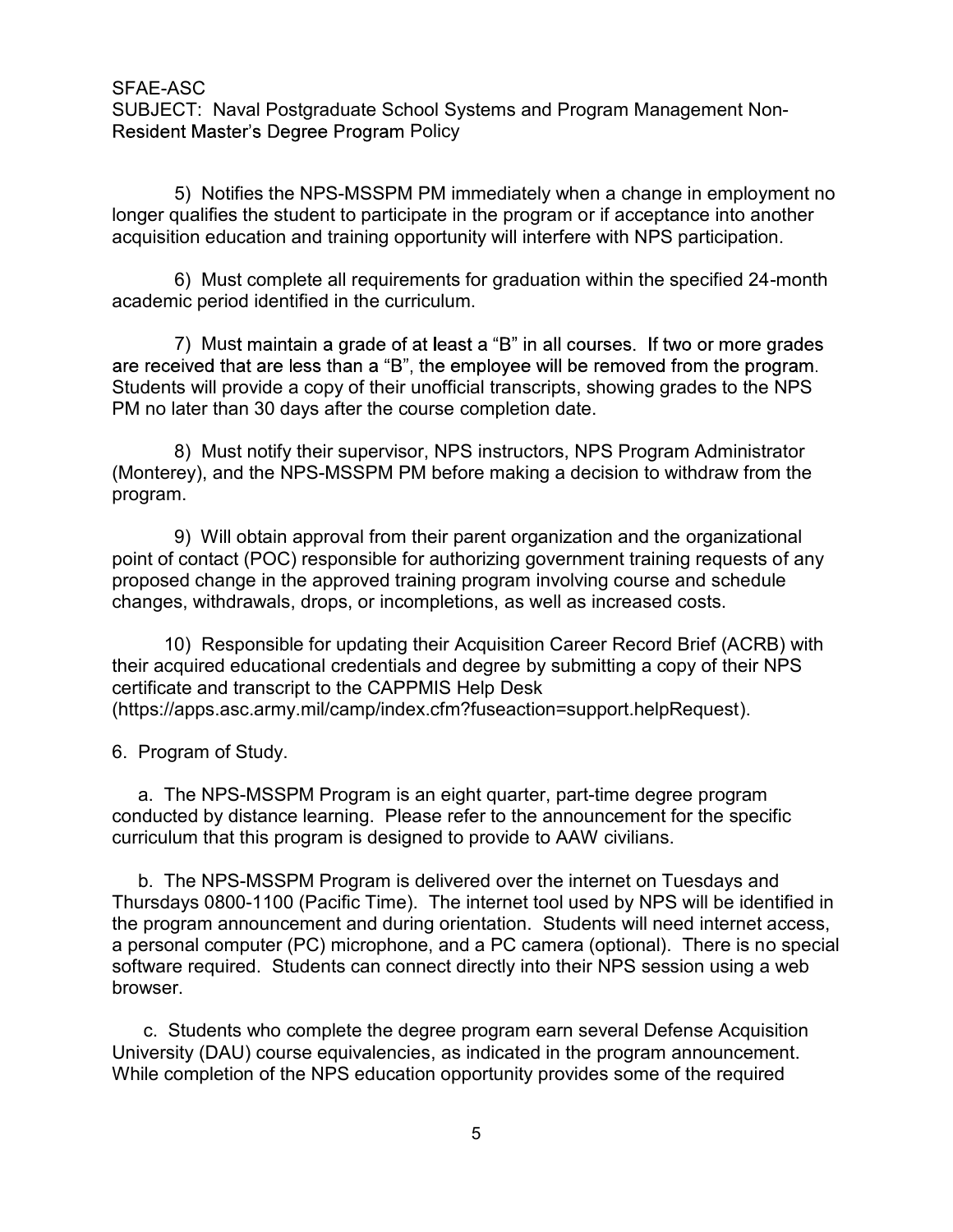SFAE-ASC<br>SUBJECT: Naval Postgraduate School Systems and Program Management Non-<br>Resident Master's Degree Program Policy<br>training for DAWIA certification in other Functional Areas, individuals still must complete Resident Master's Degree Program Policy

training for DAWIA certification in other Functional Areas, individuals still must complete the additional DAU training, experience, and education standards required for certification in each specific Functional Area. Refer to the announcement for the specific DAU equivalencies earned for the NPS-MSSPM Program (see the NPS-MSSPM Program webpage, located on USAASC Army DACM Office website at https://asc.army.mil/). SFAE-ASC<br>
SUBJECT: Naval Postgraduate School Systems and Program M<br>
Resident Master's Degree Program Policy<br>
training for DAWIA certification in other Functional Areas, individu<br>
the additional DAU training, experience, an AE-ASC<br>BJECT: Naval Postgraduate School Systems and Program Management Non-<br>sident Master's Degree Program Policy<br>ming for DAWIA certification in other Functional Areas, individuals still must complete<br>additional DAU train AE-ASC<br>BJECT: Naval Postgraduate School Systems and Program Management Non-<br>Bident Master's Degree Program Policy<br>ning for DAWIA certification in other Functional Areas, individuals still must complete<br>additional DAU train sident waster s begiee Program Policy<br>
ning for DAWIA certification in other Functional Areas, individuals still must complete<br>
additional DAU training, experience, and education standards required for<br>
trification in each may on Exervia Centracator in order 1 antectoral Area as, murvicus same mast complete<br>additional DAU training, experience, and education standards required for<br>terriffication in each specific Functional Area. Refer to the

Army DACM Office eligibility requirements outlined in the posted announcement in order to apply to the program.

program.

position due to a promotion, may remain in the program.

non-acquisition coded position, will be made inactive in the program. They will remain in an inactive status until their ACRB reflects that they meet eligibility requirements to participate in the program. The eligibility must be reflected on their ACRB prior to the next scheduled quarter, in order to remain active in the program and receive Army DACM Office funding. Participants who do not meet the eligibility requirements, will no longer receive Army DACM Office funding, but they may continue to attend the NPS-MSSPM as long as their organization funds NPS directly. a. A convivenials must meet bout the vist of employing calculate requirements and<br>a rany DACM Office eligibility requirements outlined in the posted announcement in order<br>to apply to the program.<br>
b. Participants who no lo b. Participants must maintain eligibility requirements throughout gram.<br>
c. Participants who no longer meet their certification level require<br>
istion due to a promotion, may remain in the program.<br>
d. Participants who, thr Interipants who no longer meet their certification level required for their current<br>
Participants who, through reorganization or reassignment, are converted to a<br>
Equisition coded position, will be made inactive in the pro

paragraphs 8.a and 8.b below.

and obtain a "Conditional" Letter of Acceptance by following procedures outlined in the Army DACM Office's program announcement. The "Conditional" Letter of Acceptance obtained from NPS allows an applicant to submit an application via the Army DACM Office application process and allows their application to be reviewed by the Board for consideration of funding. Hactive status until the HCND Firects that they meet regigining retained<br>that in the program. The eligibility must be reflected on their ACR<br>cheduled quarter, in order to remain active in the program and rec<br>Office funding

into AAPDS, located with CAPPMIS, as part of the official DACM Office application.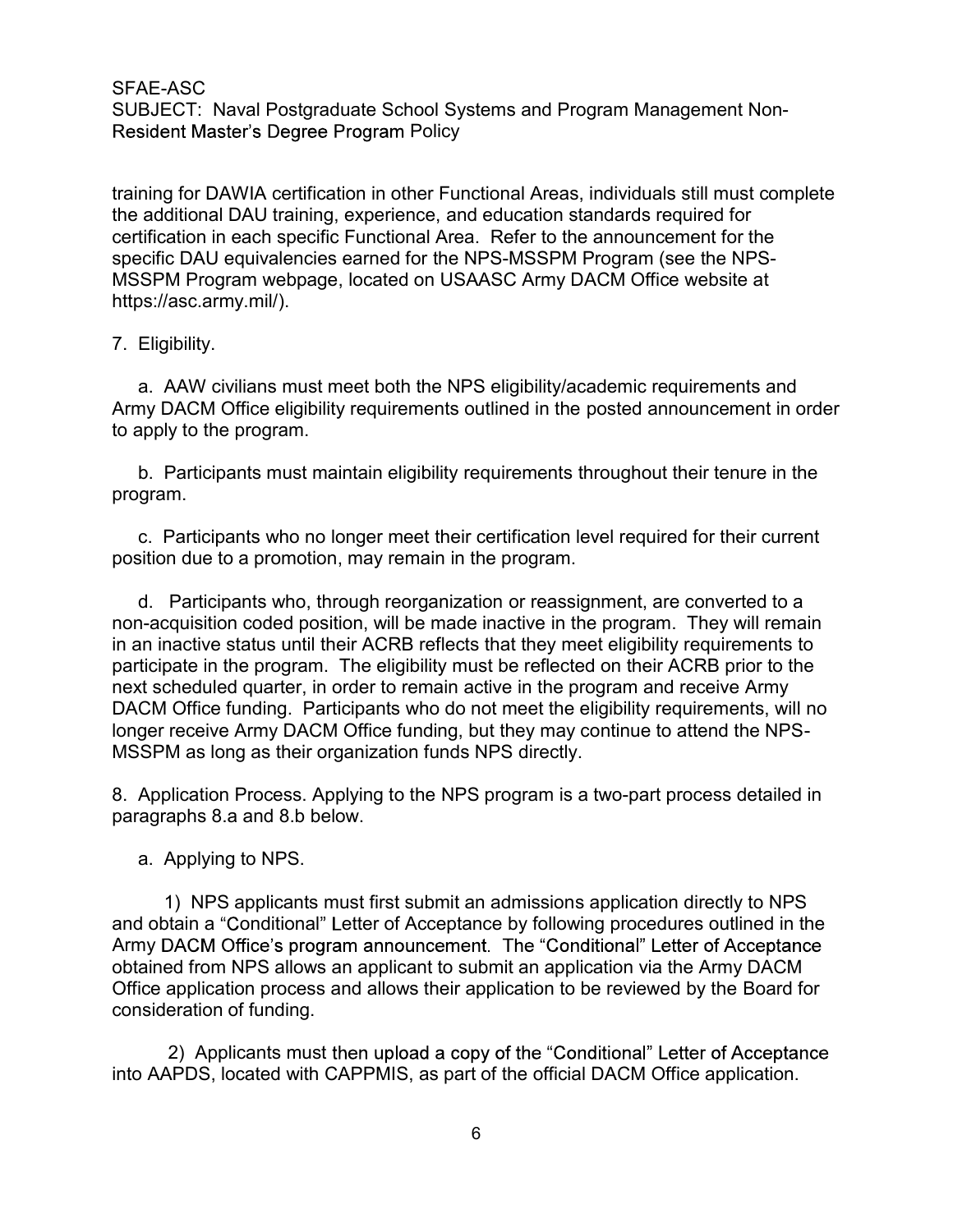SFAE-ASC<br>SUBJECT: Naval Postgraduate School Systems and Program Management Non-<br>Resident Master's Degree Program Policy<br>3) The "Conditional" Letter of Acceptance does not guarantee approval to Resident Master's Degree Program Policy

3) The "Conditional" Letter of Acceptance does not guarantee approval to participate in the NPS-MSSPM Program. It does allow eligible applicants to submit an application for consideration of funding. Applicants must meet all academic standards required by NPS after NPS has completed evaluation of official transcripts and after board results have been approved. NPS academic requirements must be met in order to participate in the program sponsored by the Army DACM Office. AE-ASC<br>BJECT: Naval Postgraduate School Systems and Program Manasident Master's Degree Program Policy<br>3) The "Conditional" Letter of Acceptance does not guarantee<br>ticipate in the NPS-MSSPM Program. It does allow eligible a 1) The "Conditional" Letter of Acceptance for NPS, AAW civilians must be a set of Acceptan Conditional" Letter of Acceptance does not guarantee approval to space in the NPS-MSSPM Program. It does allow eligible applicants AND<br>
THET CET: Naval Postgraduate School Systems and Program Management Non-<br>
THET Master's Degree Program Policy<br>
3) The "Conditional" Letter of Acceptance does not guarantee approval to<br>
apate in the NPS-MSSPM Program. I

obtaining a "Conditional" Letter of Acceptance from NPS, AAW civilians must log into CAPPMIS, navigate to AAPDS, complete and submit an application in accordance with the instructions in the posted announcement.

eligible applications for accuracy and completeness. The NPS-MSSPM PM will return incorrectly submitted applications to the AAW civilian to correct errors. AAW civilians must resubmit their corrected application in CAPPMIS no later than the closing date of the announcement. The NPS-MSSPM PM will forward correctly completed applications to the Review Board for evaluation. strate and the original metallities and the required by NPS after NPS has completed evaluation of official to bard results have been approved. NPS academic requirements to participate in the program sponsored by the Army D a. The Review Board considers the best qualified AAW civilians are the and the broad consider the program sponsored by the Army DACM Office.<br>
1) The application process for funding approval is an automated process. After<br> <sup>1</sup>7 me application process on naming application as an actionisate process. Find<br>analysis and applications in the posted announcement.<br>
The Review Board with the prosess announcement.<br>
Instructions in the posted announcem 2. New rappleadions are sountined in PAP DJ, the NP D-WD-T What will return<br>applications for accuracy and completeness. The NPS-MSSPM PM will return<br>orrectly submitted applications to the AAW civilian to correct errors. AA

participation into the program. The best qualified AAW civilians are those applicants who have been identified by their command/organization as demonstrating the potential for selection into senior leadership positions and programs.

evaluation in accordance with the current announcement and Review Board process. The Review Board evaluates and prepares an OML of submitted applications and provides the OML to the NPS-MSSPM PM.

results from the Review Board. The Army DACM approves the results of the OML based on availability of funds and the needs of the Army. The DACM is the final approval authority of results. AAW civilians must meet both DACM Office's eligibility Office sponsored program.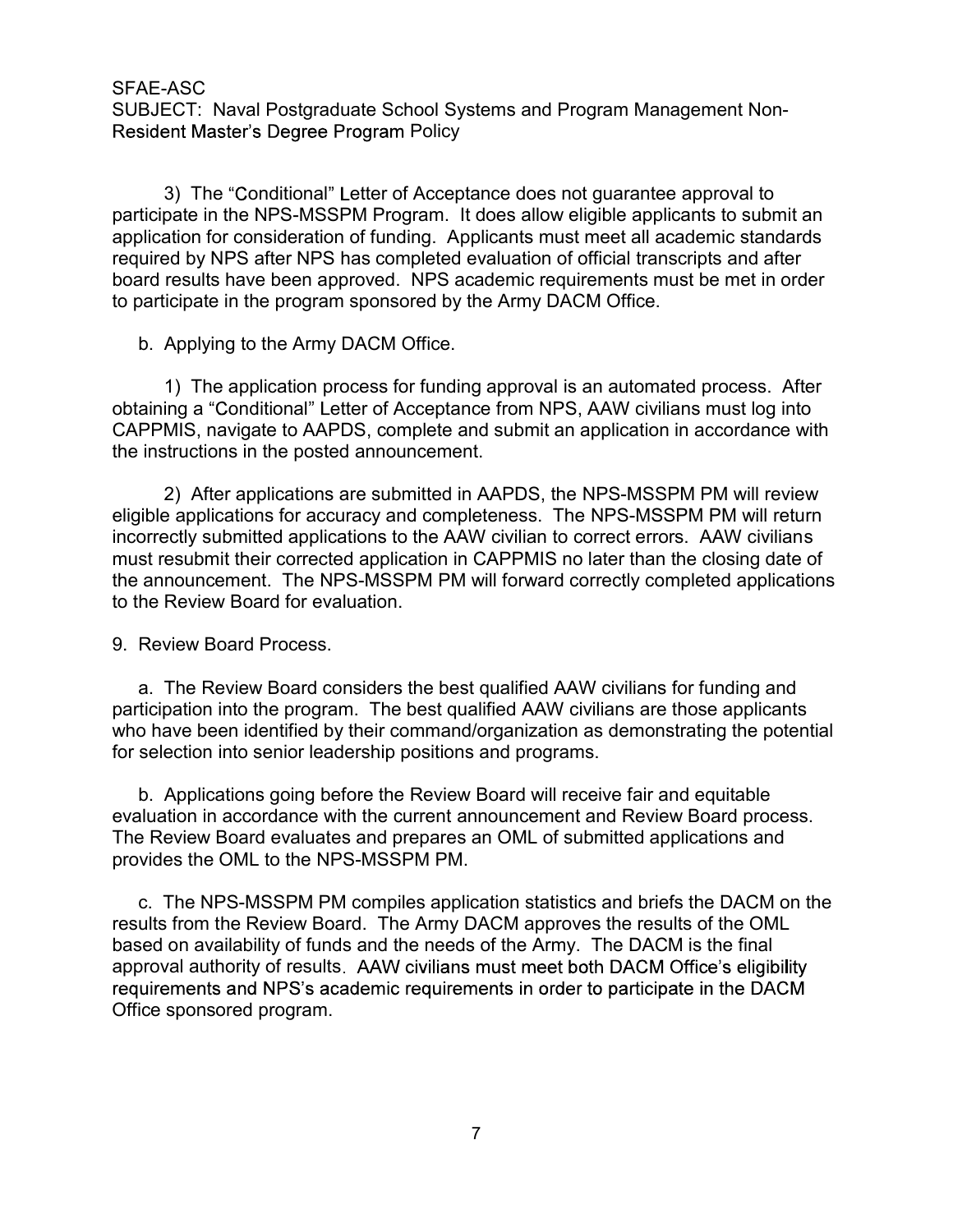SFAE-ASC<br>SUBJECT: Naval Postgraduate School Systems and Program Management Non-<br>Resident Master's Degree Program Policy<br>d. The NPS-MSSPM PM notifies applicants and the NPS Program Administrator<br>(Martiage) of annual beam ap Resident Master's Degree Program Policy

AE-ASC<br>BJECT: Naval Postgraduate School Systems and Program Management Non-<br>sident Master's Degree Program Policy<br>d. The NPS-MSSPM PM notifies applicants and the NPS Program Administrator<br>onterey) of approved board results (Monterey) of approved board results. The NPS-MSSPM PM will then notify OAPs and ACMAs of approved board results.

AE-ASC<br>BJECT: Naval Postgraduate School Systems and Program Management Non-<br>sident Master's Degree Program Policy<br>d. The NPS-MSSPM PM notifies applicants and the NPS Program Administrator<br>onterey) of approved board results SFAE-ASC<br>
SUBJECT: Naval Postgraduate School Systems and Program Management Non-<br>
Resident Master's Degree Program Policy<br>
1. The NPS-MSSPM PM notifies applicants and the NPS Program Administrator<br>
(Monterey) of approved b must accept or decline, via email, their participation in the NPS-MSSPM Program no SFAE-ASC<br>SUBJECT: Naval Postgraduate School Systems and Program Management Non-<br>Resident Master's Degree Program Policy<br>d. The NPS-MSSPM PM notifies applicants and the NPS Program Administrator<br>(Monterey) of approved board program. SFAE-ASC<br>
SUBJECT: Naval Postgraduate School Systems and Program Management Non-<br>
Resident Master's Degree Program Policy<br>
1. The NPS-MSSPM PM notifies applicants and the NPS Program Administrator<br>
(Monterey) of approved b resident master's Degree Program Policy<br>
d. The NPS-MSSPM PM notifies applicants and the NPS Prog<br>
(Monterey) of approved board results. The NPS-MSSPM PM will the<br>
ACMAs of approved board results.<br>
e. Applicants are respon 1. The NPS-MSSPM PM notifies applicants and the NPS Program Administrator<br>nterey) of approved board results. The NPS-MSSPM PM will then notify OAPs and<br>MAs of approved board results.<br>
2. Applicants are responsible for noti b. Applicants are responsible for notifying their supervisor of approved board result<br>Acceptance. Upon official notification of approval into the program, AAW civilians<br>st accept or decline, via email, their participation Acceptance. Upon official notification of approval into the program, AAW civilians<br>diaccept or decline, via email, their participation in the NPS-MSSPM Program no<br>train the date identified in the notification email or forf

"B" for each course. AAW civilians must reimburse the government for all costs associated with dropped, withdrawn, failed, or incomplete courses. See paragraph 14 below for more information about reimbursement. program.<br>
11. Academic Standards. Students must complete all courses with<br>
"B" for each course. AAW civilians must reimburse the government<br>
associated with dropped, withdrawn, failed, or incomplete courses.<br>
below for mor

participants approved to participate in the program can increase or decrease each year based on funding constraints and the needs of the Army.

civilian who already has a master's degree in a business or acquisition-related discipline.

Academic solitions. Suchtristing matter in the government for all costs<br>for each course. AAW civilians must reimburse the government for all costs<br>ociated with dropped, withdrawn, failed, or incomplete courses. See paragra complete and sign a CSA before participating in the training, acknowledging and agreeing to the CSA terms and period of obligated service. AAW civilians will be denied the opportunity to have their application reviewed by the Board if they fail to complete and submit a CSA as part of their application. Employees are deemed ineligible to apply for training if they fail to sign a CSA. Supervisors will ensure employees are informed in advance of the obligation. Employees will submit a request to post a copy of the signed CSA to his/her electronic official personnel file.

b. Supervisors at all levels are charged to protect the Federal Government's interest should their AAW civilians fail to successfully fulfill their signed CSA.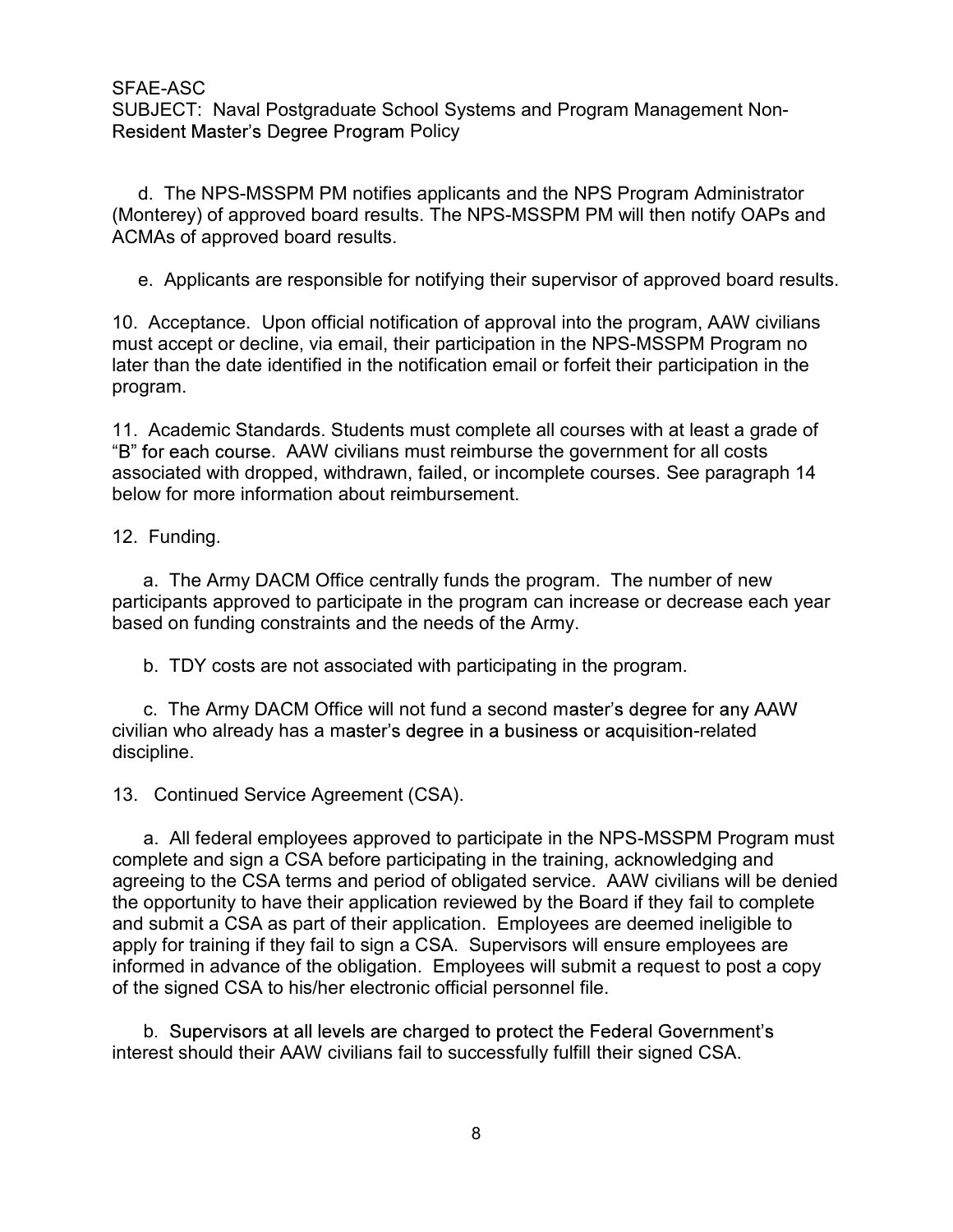SFAE-ASC<br>SUBJECT: Naval Postgraduate School Systems and Program Management Non-<br>Resident Master's Degree Program Policy<br>C. Supervisors must contact their supporting Civilian Personnel Advisory Center<br>(CDAC) and the NDC MOC Resident Master's Degree Program Policy

NE-ASC<br>SJECT: Naval Postgraduate School Systems and Program Management Non-<br>ident Master's Degree Program Policy<br>c. Supervisors must contact their supporting Civilian Personnel Advisory Center<br>AC) and the NPS-MSSPM PM imme (CPAC) and the NPS-MSSPM PM immediately, if it appears that a CSA will not be fulfilled. A completed copy of the CSA must be maintain in the organization's case file.

d. The period of obligated service for the NPS-MSSPM Program is 24 months. The period of obligated service begins the day after the completion date of the program. The period of obligated service is annotated on the CSA and signed by the applicant SFAE-ASC<br>
SUBJECT: Naval Postgraduate School Systems and Program Ma<br>
Resident Master's Degree Program Policy<br>
c. Supervisors must contact their supporting Civilian Personne<br>
(CPAC) and the NPS-MSSPM PM immediately, if it a

E-ASC<br>JECT: Naval Postgraduate School Systems and Program Management Non-<br>dent Master's Degree Program Policy<br>2. Supervisors must contact their supporting Civilian Personnel Advisory Center<br>4C) and the NPS-MSSPM PM immedia arrangements within 30 days of notification to reimburse. AAW civilians will be removed from the program and the DACM Office will notify the individual's supervisor regarding the balance owed to the Federal Government. AAW civilians are required to reimburse the Federal Government in connection with the training under the following situations: Supervisors must contact their supporting Civilian Personnel Adviant and the NPS-MSSPM PM immediately, if it appears that a CSA A completed copy of the CSA must be maintain in the organization The period of obligated servi A completed copy or the CSA must be maintain in the organization s case hile.<br>
The period of obligated service begins the day after the completion date of the program.<br>
The folographic service begins the day after the comp ne peno a fo poligiate service for the NP-S-MS-Y-M Program is 24 months. The<br>if obligated service begins the day after the completion date of the program.<br>Field of obligated service is annotated on the CSA and signed by th applicant s supervisor.<br>
Balances must be paid in full if AAW civilians do not make financial<br>
ments within 30 days of notification to reimburse. AAW civilians will be removed<br>
program and the DACM Office will notifiy the Balances must be paid in full if AAW civilians do not make financements within 30 days of notification to reimburse. AAW civilians me program and the DACM Office will notify the individual's superviance owed to the Federal a. Danares must be part in the more trained to check the program and the program and the DACM Office will notify the individual's supervisor regarding<br>bandnes over the program and the DACM Office will notify the individual

2) A "drop" or "withdrawal" from a course after the course start date.

than the DoD prior to completing the period of obligated service.

the U.S. Treasury and mailed to: U.S. Army Acquisition Support Center, DACM Office, ATTN: NPS-MSSPM Program Manager, 9900 Belvoir Road, Building 201, Suite 101, Fort Belvoir, VA 22060-5567. 1) An "incomplete", "failed", or grade less than a "B" in a complement of the course of the course of Allyman Course after the course of Allyman Virthdrawal from the entire program after the commence of Allyman Virthdrawal 2) A "drop" or "withdrawal" from a course after the course start date.<br>
3) Withdrawal from the entire program after the commencement of the program.<br>
4) Voluntarily leave the DoD to enter service of another Federal agency

the following situations: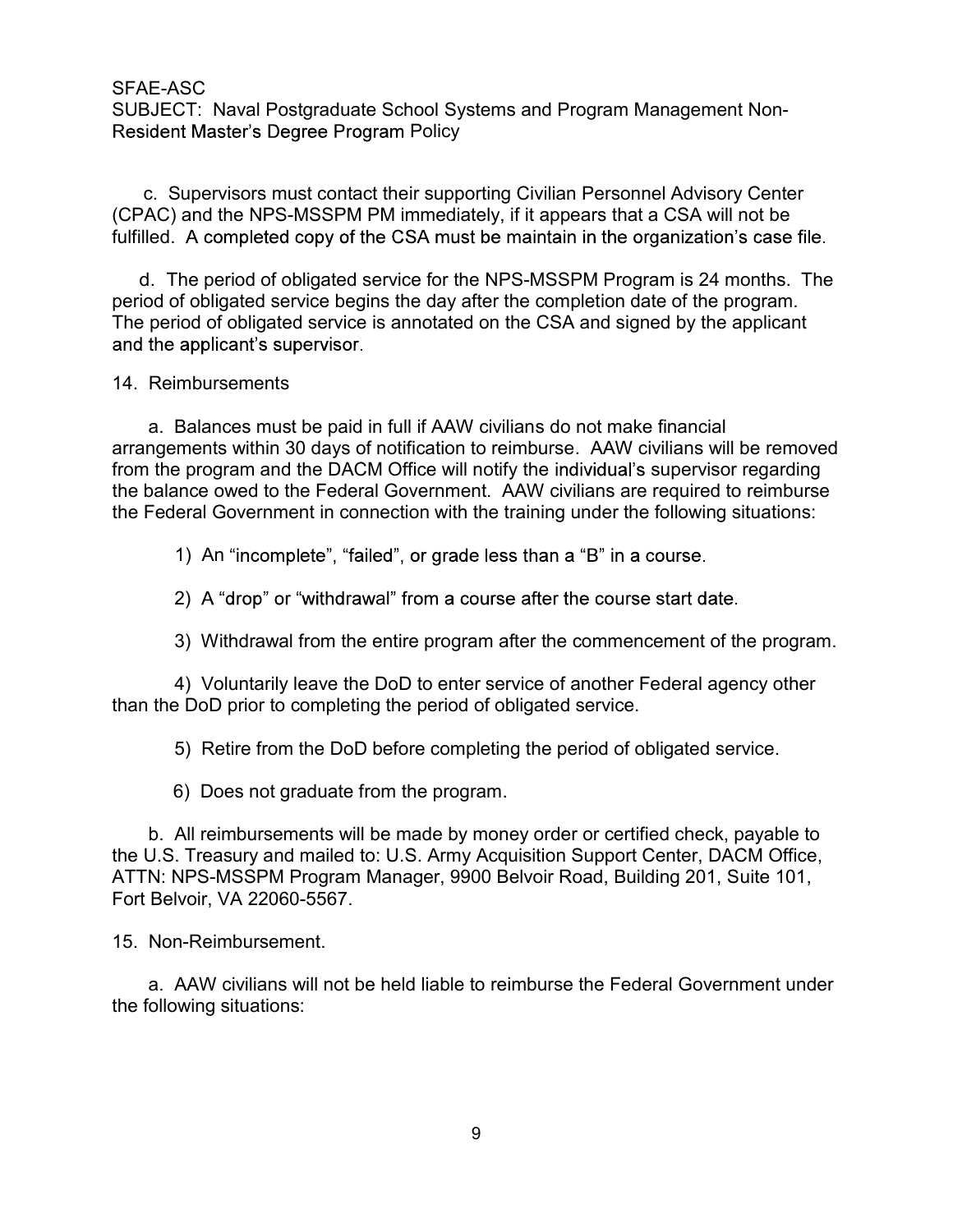SFAE-ASC<br>SUBJECT: Naval Postgraduate School Systems and Program Management Non-<br>Resident Master's Degree Program Policy<br>1) Drops or withdraws from a course prior to the course start date. Participants Resident Master's Degree Program Policy

1)<br>1) Drops or withdraws from a course prior to the course start date. Participants<br>1) Drops or withdraws from a course prior to the course start date. Participants<br>1) Drops or withdraws from a course prior to the course s must completed the course that was withdrawn/dropped within the 24 month program and graduate from the program. NSC<br>2019 Mayal Postgraduate School Systems and Program Management Non-<br>11 Drops or withdraws from a course prior to the course start date. Participants<br>11 Drops or withdraws from a course prior to the course start date. Pa SC<br>SC<br>CT: Naval Postgraduate School Systems and Program Management Non-<br>The Master's Degree Program Policy<br>The Drops or withdraws from a course prior to the course start date. Participant<br>mpleted the course that was withdr

circumstances, such as a serious medical/health condition or personal/family issue of the AAW civilian.

NSC<br>
CT: Naval Postgraduate School Systems and Program Management Non-<br>
1) Drops or withdraws from a course prior to the course start date. Participants<br>
mpleted the course that was withdrawn/dropped within the 24 month pr due to no fault of their own, are neither liable to reimburse the Federal Government nor fulfill the period of obligated service on the CSA. AAW civilians must notify both NPS and the Army DACM Office NPS-MSSPM PM of their particular situation for review. ECT. Navar Postgreadue Scalion Systems and Program Management Won-<br>ent Master's Degree Program Policy<br>or and Master's Degree Program Policy<br>and the course that was withdrawn/dropped within the 24 month program<br>raduate from

statement from a medical doctor or legal professional and a memorandum from their first line supervisor. Supervisors must respond to their employees' request for compassionate exceptions.

c. Supervisor's memorandum must be addressed to the U.S. Army Acquisition Support Center, Army DACM Office, ATTN: Chief, AAW Development Branch, 9900 Belvoir Road, Building 201, Suite 101, Fort Belvoir, VA 22060-5567. Employees must provide both memorandums and supporting documents by attaching them in an email to the Army DACM Office NPS-MSSPM PM for review. Concurse and the HAW civilians<br>
4) Civilians who involuntary separate (such as reduction in the BAW civilian.<br>
4) Civilians who involuntary separate (such as reduction in<br>
due to no fault of their own, are neither liable t

4) Civilians who involuntary separate (such as reduction in force) from the DoD<br>to no fault of their own, are neither liable to reimburse the Federal Government nor<br>the period of obligated service on the CSA. AAW civilians in another Federal agency outside of the DoD before completing the period of obligated service, must provide their servicing CPAC or training office of the losing agency advance notice of at least 45 working days. During this timeframe, the DACM Office will make a determination concerning reimbursement to the losing agency prior to departure to the non-DoD gaining agency. Finition and antendral occion of regar protessiontar and a membrandum information<br>and the supervisor's memorandum must be addressed to the U.S. Army Acquisition<br>port Center, Army DACM Office, ATTN: Chief, AAW Development B

within another DoD agency or organization before completing the period of obligated service, must provide their servicing CPAC or training office of the losing agency advance notice of at least 10 working days. During this timeframe, the DACM Office will identify the remaining period of obligated service and notify the employee and their supervisor in the losing agency. The employee and their supervisor in the losing agency will provide a copy of the CSA to the gaining DoD agency. The supervisor in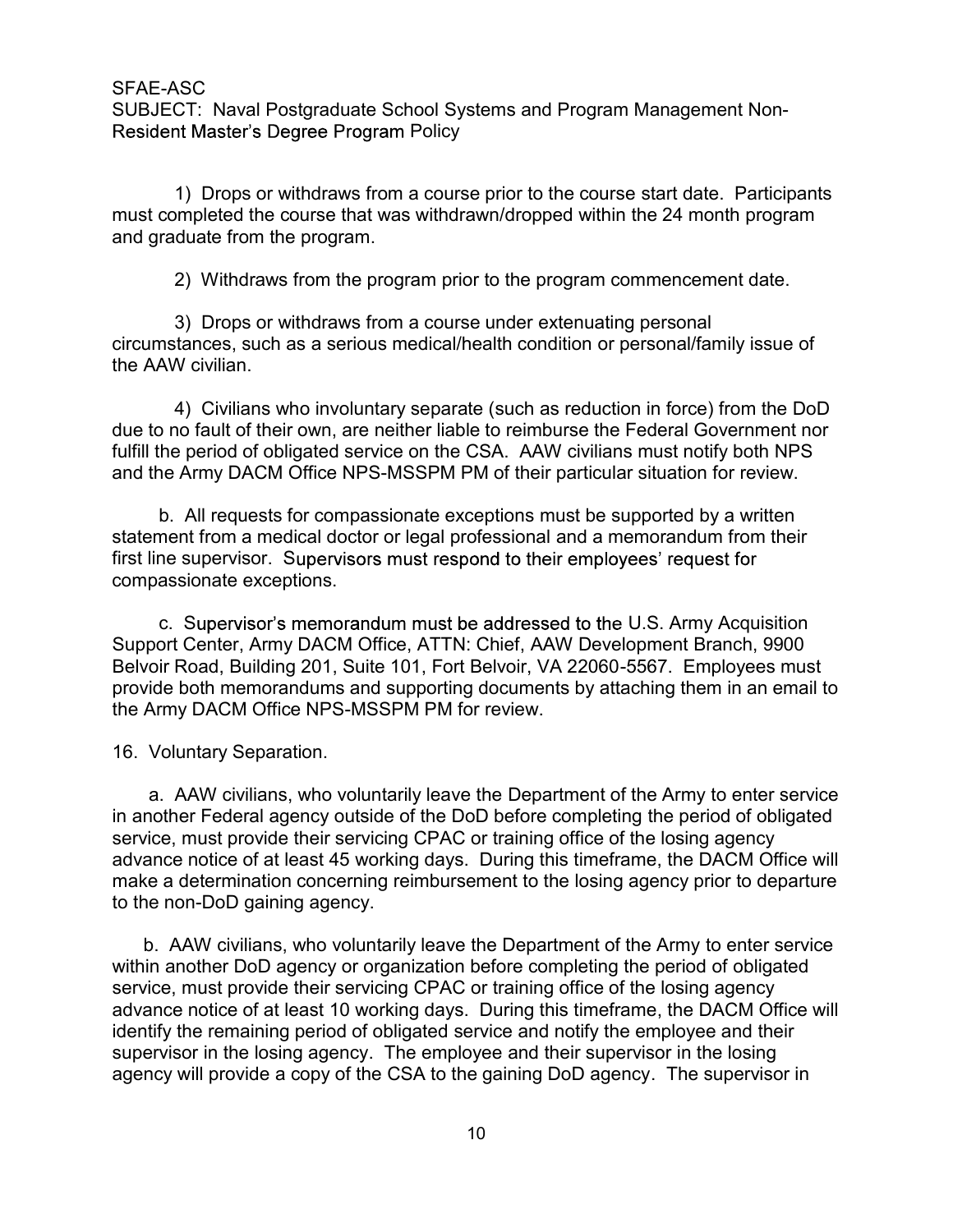SFAE-ASC<br>SUBJECT: Naval Postgraduate School Systems and Program Management Non-<br>Resident Master's Degree Program Policy<br>the gaining agency is responsible for uploading a copy of the CSA in the employee's Resident Master's Degree Program Policy

the gaining agency is responsible for uploading a copy of the CSA official personnel file.

date will be restricted from applying to any future NPS program for three years.

NE-ASC<br>BJECT: Naval Postgraduate School Systems and Program Management Non-<br>gaining agency is responsible for uploading a copy of the CSA in the employee's<br>ial personnel file.<br>c. AAW civilians who voluntarily withdraw from NE-ASC<br>BJECT: Naval Postgraduate School Systems and Program Management Non-<br>ident Master's Degree Program Policy<br>gaining agency is responsible for uploading a copy of the CSA in the employee's<br>ial personnel file.<br>c. AAW ci applying to other Army acquisition education opportunities or programs sponsored by the Army DACM Office for one year, in accordance with Reference 1.d. The date of restriction is effective on the date that the NPS-MSSPM PM receives notification from the participant to withdraw from the program. SFAE-ASC<br>
SUBJECT: Naval Postgraduate School Systems and Program Managem<br>
Resident Master's Degree Program Policy<br>
the gaining agency is responsible for uploading a copy of the CSA in the<br>
official personnel file.<br>
c. AAW

ACA-ASC:<br>
HELACT: Naval Postgraduate School Systems and Program Management Non-<br>
BJECT: Naval Postgraduate School Systems and Program after the program start<br>
cal personnel file.<br>
c. AAW civilians who voluntarily withdraw (ILT) or virtual instructor-led training (VILT) DAU course required for DAWIA certification in their current position, will not be eligible to apply for the program. They will remain ineligible to apply for the program until they successfully meet their DAWIA certification requirements.

c. AAW civilians who voluntarily withdraw from the program after the program start<br>
e. MHV civilians who voluntarily withdraw from the program for three years.<br>
e. WHO external and the program of the program will be restri (regardless if the course is required for certification or not) and fail to show up for the<br>class, will be considered as a "no-show" by the DACM Office and DAU. The DACM<br>Office takes this "no-show" status seriously because future seat allocation for these courses. "No-show" AAW civilians will remain ineligible to apply to the NPS-MSSPM Program for a period of one year, starting on the last day of the scheduled ILT or VILT course for which they failed to appear. The particular service of the date that in the viviolity of the metal in instructor-led training<br>
17. Consequences for Academic Failures or No-Shows.<br>
2. Academic Failures. AAW civilians who academically fail an instructor 17. Consequences for Academic Fallures of No-Shows.<br>
2. Academic Fallures. AAW civilians who academically fail an instructor-led training<br>
(ILT) or virtual instructor-led training (VILT) DAU course required for DAWIA certi

Policy, effective immediately.

NPS-MSSPM PM through the DACM Policy Mailbox at usarmy.belvoir.usaasc.mbx.dacm-policies@army.mil.

1090780073

Encl **Encl RONALD R. RICHARDSON, JR. Director** Acquisition Career Management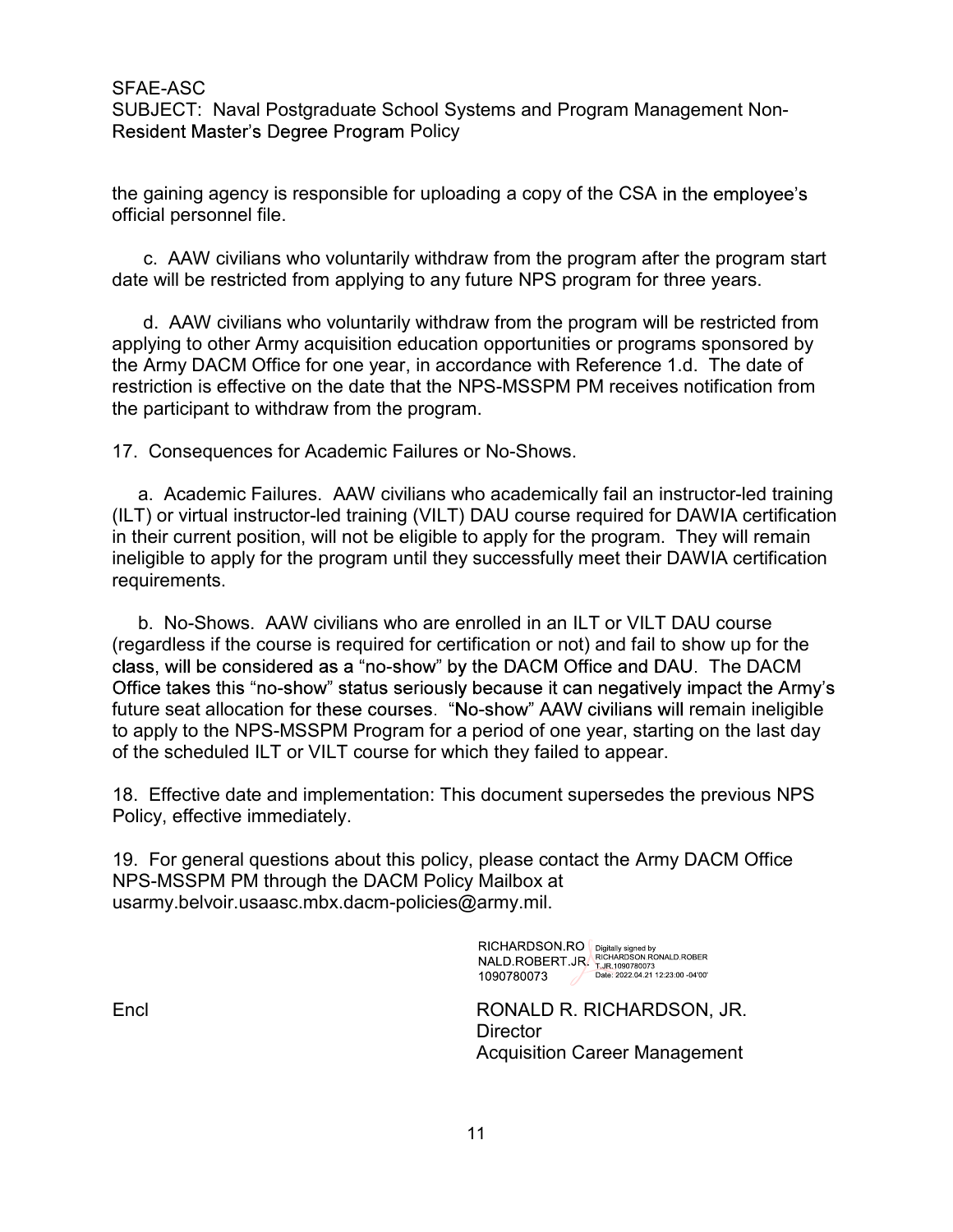SFAE-ASC<br>SUBJECT: Naval Postgraduate School Systems and Program Management Non-<br>Resident Master's Degree Program Policy<br>DISTRIBUTION: Resident Master's Degree Program Policy

## DISTRIBUTION:

Secretary of the Army Assistant Secretary of the Army (Acquisition, Logistics, and Technology) Deputy Chief of Staff, G-1 Deputy Chief of Staff, G-2 Deputy Chief of Staff, G-3/5/7 Deputy Chief of Staff, G-4 Deputy Chief of Staff, G-8

## **Commander**

- U.S. Army Forces Command
- U.S. Army Training and Doctrine Command
- U.S. Army Materiel Command
- U.S. Army Special Operations Command
- U.S. Army Space and Missile Defense Command/Army Strategic Command
- U.S. Cyber Command
- U.S. Army Medical Command
- U.S. Army Intelligence and Security Command
- U.S. Army Corps of Engineers
- U.S. Army Test and Evaluation Command
- U.S. Army Installation Management Command
- U.S. Army Human Resources Command

Superintendent, United States Military Academy Executive Director, Arlington National Cemetery Executive Director, Office of the Chief Systems Engineer

Program Executive Officer

Assembled Chemical Weapons Alternatives Aviation

Combat Support and Combat Service Support

Command, Control, and Communications (Tactical)

Enterprise Information Systems

Ground Combat Systems

Intelligence, Electronic Warfare, and Sensors

Missiles and Space

Simulation, Training and Instrumentation

Soldier

(CONTD)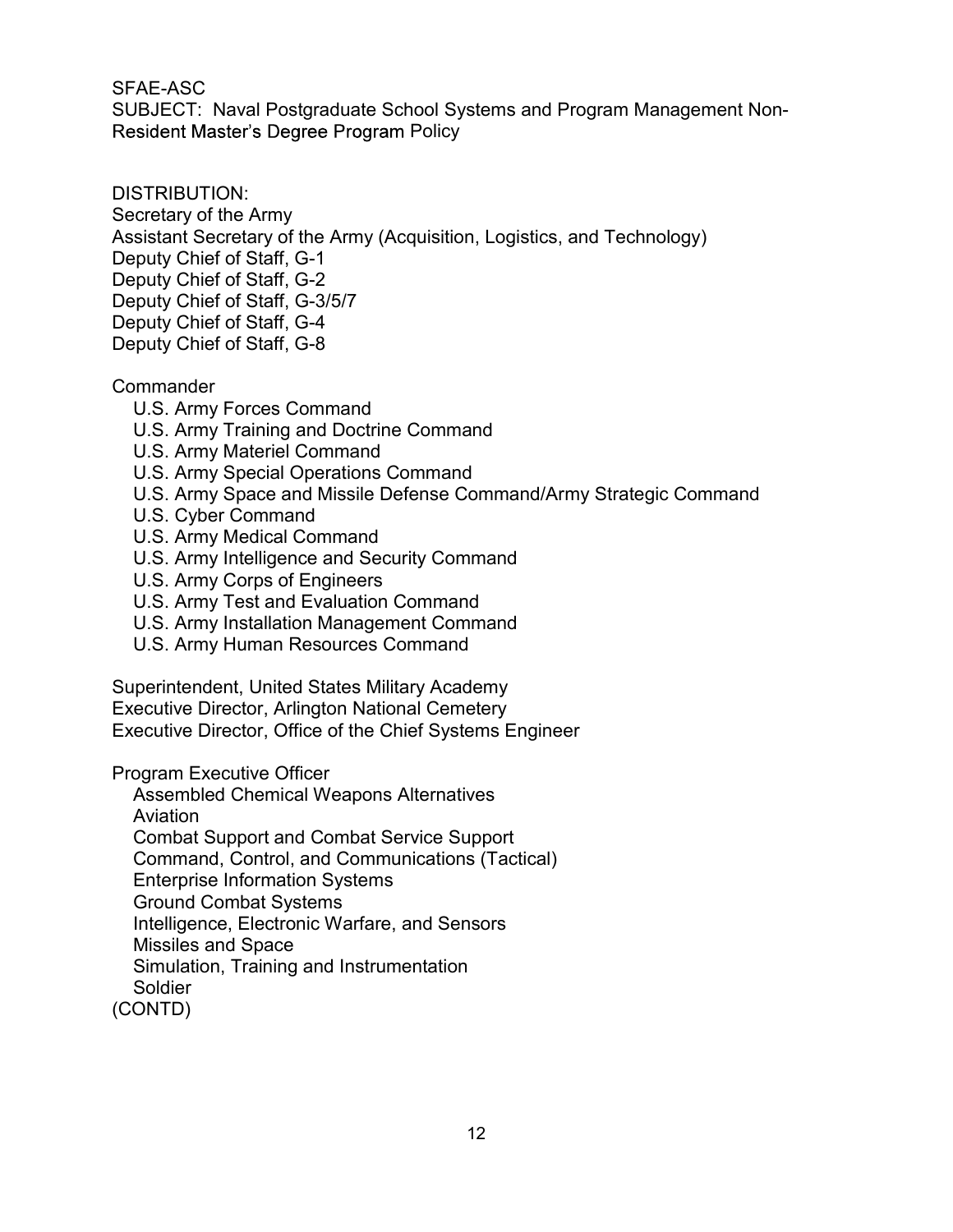SFAE-ASC<br>SUBJECT: Naval Postgraduate School Systems and Program Management Non-SFAE-ASC<br>SUBJECT: Naval Postgraduate School Systems and Program Management Non-<br>Resident Master's Degree Program Policy<br>DISTRIBUTION (CONTD):<br>Jaint Reserves Freedity offices Resident Master's Degree Program Policy

SFAE-ASC<br>SUBJECT: Naval Postgraduate School Systems and Program Management N<br>Resident Master's Degree Program Policy<br>DISTRIBUTION (CONTD):<br>Joint Program Executive Officer<br>Armaments and Ammunition<br>Chemical, Biological, Radi Joint Program Executive Officer Armaments and Ammunition<br>Chemical, Biological, Radiological and Nuclear Defense AE-ASC<br>IBJECT: Naval Postgraduate School Systems and Program Management Non-<br>sident Master's Degree Program Policy<br>STRIBUTION (CONTD):<br>int Program Executive Officer<br>Armaments and Ammunition<br>Chemical, Biological, Radiologic

Director, Army National Guard Director, Rapid Capabilities and Critical Technologies Office Commander, Eighth Army